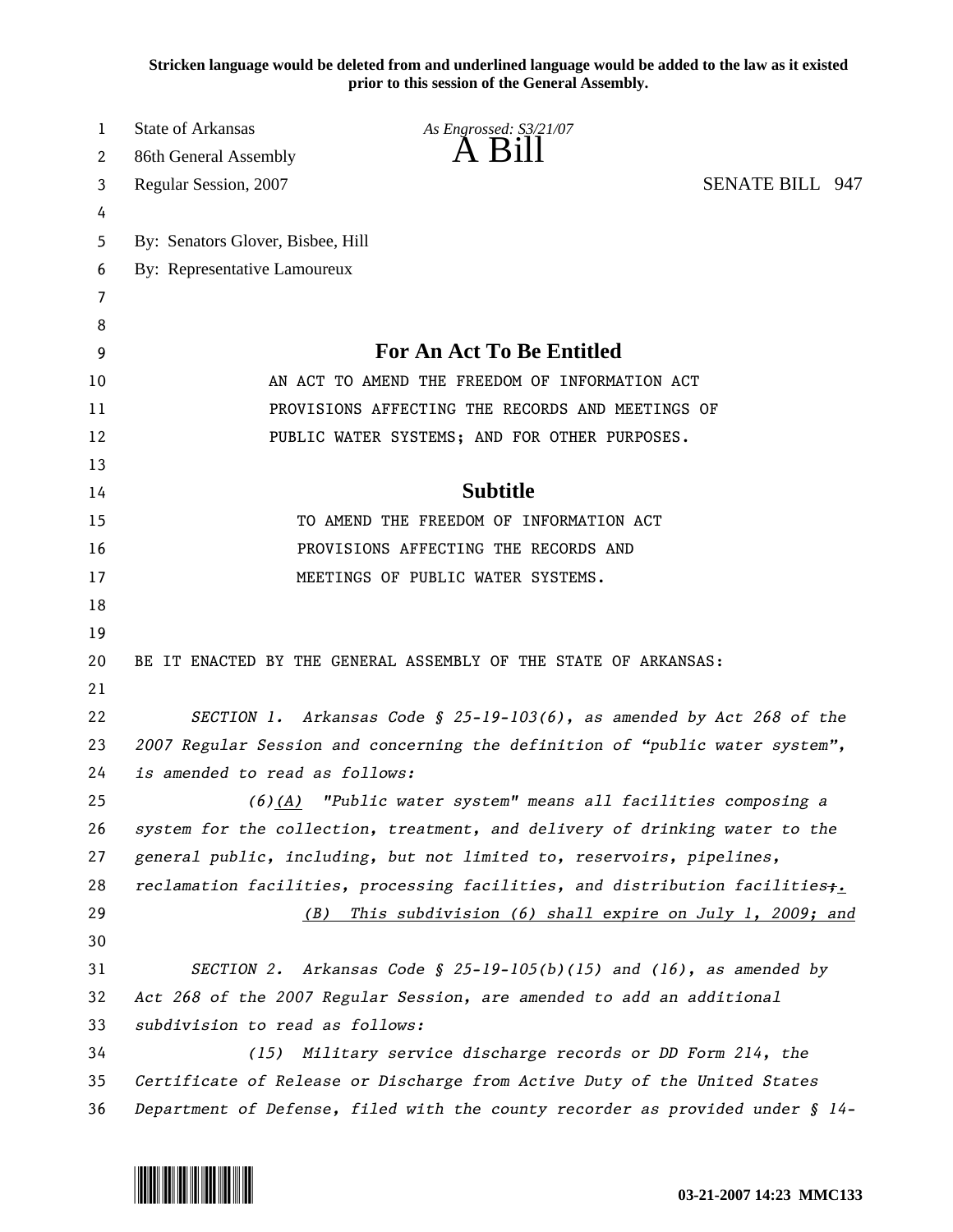| 1  | 2-102, for veterans discharged from service less than seventy (70) years from |  |
|----|-------------------------------------------------------------------------------|--|
| 2  | the current date; and                                                         |  |
| 3  | Vulnerability assessments submitted by a public water<br>(16)                 |  |
| 4  | system on or before June 30, 2004, to the Administrator of the United States  |  |
| 5  | Environmental Protection Agency for a period of ten (10) years from the date  |  |
| 6  | of submission.; and                                                           |  |
| 7  | (17)(A) Records, including analyses, investigations, studies,                 |  |
| 8  | reports, recommendations, requests for proposals, drawings, diagrams,         |  |
| 9  | blueprints, and plans, containing information relating to security for any    |  |
| 10 | public water system.                                                          |  |
| 11 | The records shall include:<br>(B)                                             |  |
| 12 | Risk and vulnerability assessments;<br>(i)                                    |  |
| 13 | (ii) Plans and proposals for preventing and                                   |  |
| 14 | mitigating security risks;                                                    |  |
| 15 | Emergency response and recovery records;<br>(iii)                             |  |
| 16 | Security plans and procedures; and<br>(iv)                                    |  |
| 17 | Any other records containing information that if<br>(v)                       |  |
| 18 | disclosed might jeopardize or compromise efforts to secure and protect the    |  |
| 19 | public water system.                                                          |  |
| 20 | This subdivision $(b)(17)$ shall expire on July 1, 2009.<br>(C)               |  |
| 21 |                                                                               |  |
| 22 | SECTION 3. Arkansas Code § 25-19-106(c), concerning the expiration            |  |
| 23 | date for a public agency to meet in executive session about a public water    |  |
| 24 | system security, is amended to add an additional subdivision to read as       |  |
| 25 | follows:                                                                      |  |
| 26 | $(6)(A)$ Subject to the provisions of subdivision $(c)(4)$ of this            |  |
| 27 | section, any public agency may meet in executive session for the purpose of   |  |
| 28 | considering, evaluating, or discussing matters pertaining to public water     |  |
| 29 | system security as described in $\S$ 25-19-105(b)(17).                        |  |
| 30 | (B) This subdivision (c)(6) shall expire on July 1, 2009.                     |  |
| 31 |                                                                               |  |
| 32 | EMERGENCY CLAUSE. It is found and determined by the<br>SECTION 4.             |  |
| 33 | General Assembly of the State of Arkansas that certain provisions in the      |  |
| 34 | Freedom of Information Act concerning the records and meetings of public      |  |
| 35 | water systems will expire on July 1, 2007; that those provisions are          |  |
| 36 | necessary to ensure that public water systems are operated and managed safely |  |